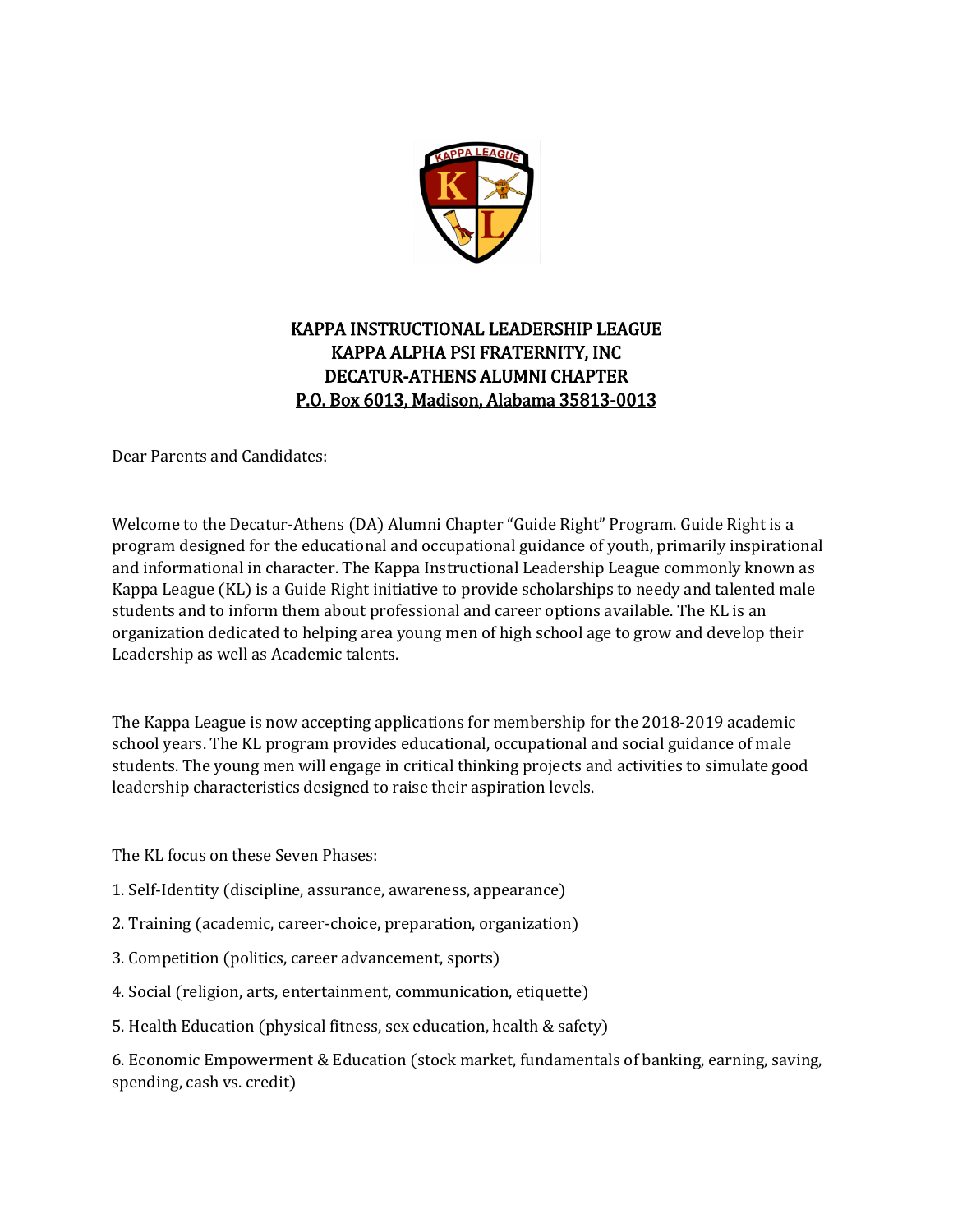7. College & Career (academic redness, high school &beyond, career day, college admissions, financial aid workshop, survival skills).

The goal of Kappa League is to train and produce more achieving young men of color that will become leaders of impact and influence in today's society.

KL Membership qualifications are:

- Residence within Madison, Huntsville, Limestone, or Morgan County
- Must be a male student minimum age 13
- Enrolled in grades 9th-12th
- Must be willing to attend monthly meetings, community service, activities and workshops
- Must have a minimum cumulative GPA of 2.4
- Must complete an interview with the membership committee

#### How to apply:

Enclosed is the Application Packet that must be completed entirely by the student and his parent.

#### Mail completed package and application fee to:

Kappa Alpha Psi Fraternity, Inc.

Decatur-Athens Alumni Chapter

P.O. Box 6013, Madison, Alabama 35813-0013

Please return the completed application along with required documents to the address above by May 1, 2018. Should you have any questions regarding the program please feel free to contact me at (770) 876-9295 or email at [kowimpye@gmail.com.](mailto:kowimpye@gmail.com)

Warmest regards,

*Kealõs Omah Wimpye Sr.* 

Kealõs Omah Wimpye Sr. Director of Guide Right Decatur-Athens Alumni Chapter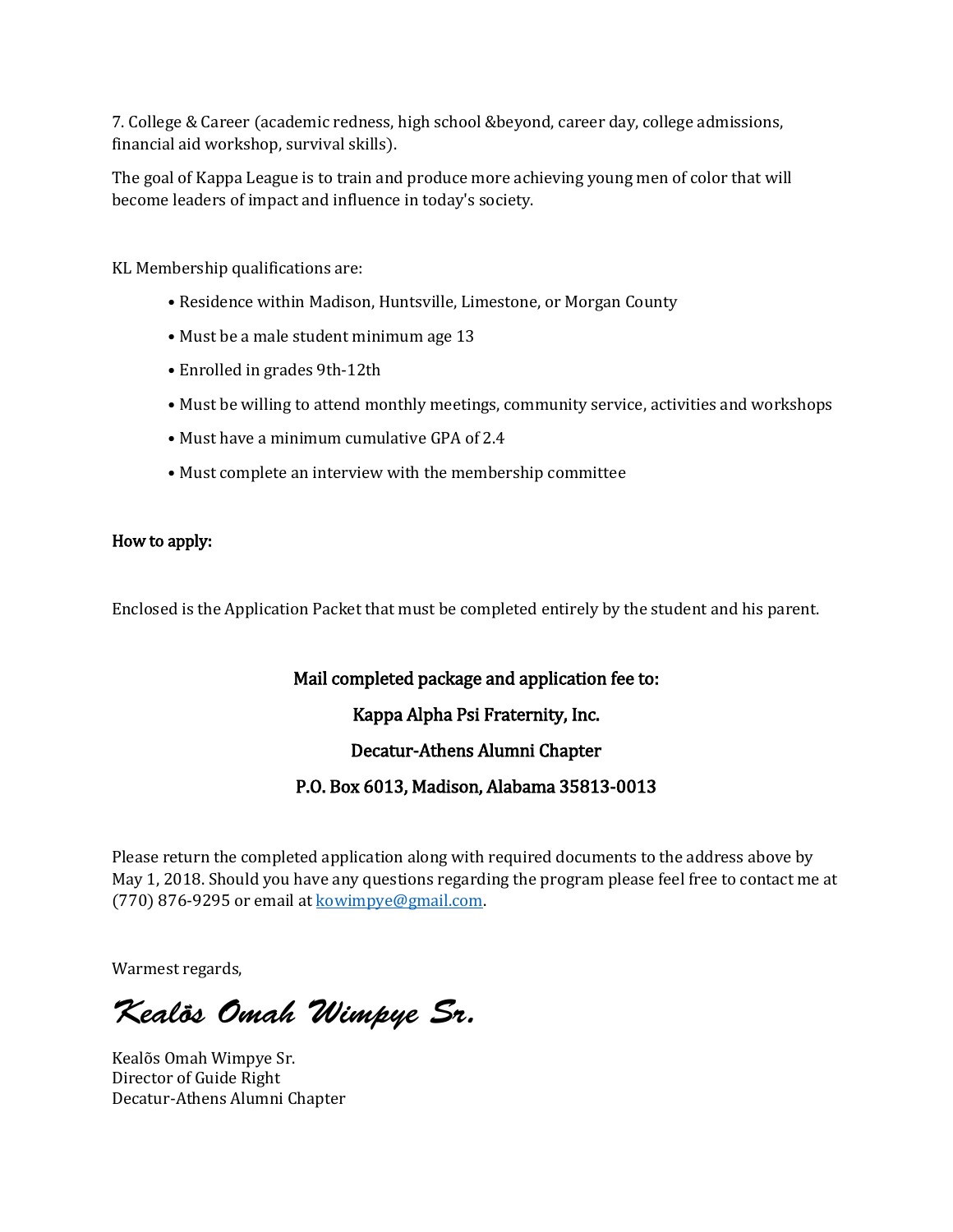# Kappa Instructional Leadership League Personal Information Sheet

#### Mandatory Requirements:

- Please complete application in full.
- Minimum grade point average of at least 2.4 on a 4.0 grade scale
- Copy of High School transcript or GPA Verification Form

\*\*\*If entering 9th grade final 8th grade report card stamped promoted

• 1 page hand written letter of interest (Include personal introduction).

• 2 letters of recommendation for Kappa League (Parents, Teachers, counselors, pastors, etc.)

#### PERSONAL

| <b>ACADEMICS</b>                                                                                    |  |  |  |  |  |
|-----------------------------------------------------------------------------------------------------|--|--|--|--|--|
|                                                                                                     |  |  |  |  |  |
| (Include transcript) High school classification (Circle One) Freshman Sophomore                     |  |  |  |  |  |
| Junior Senior                                                                                       |  |  |  |  |  |
| Please list your top 3 colleges or universities choices would you like to attend? _________________ |  |  |  |  |  |
|                                                                                                     |  |  |  |  |  |

Please list all student involved extracurricular activities, programs, or school sanctioned organization(s).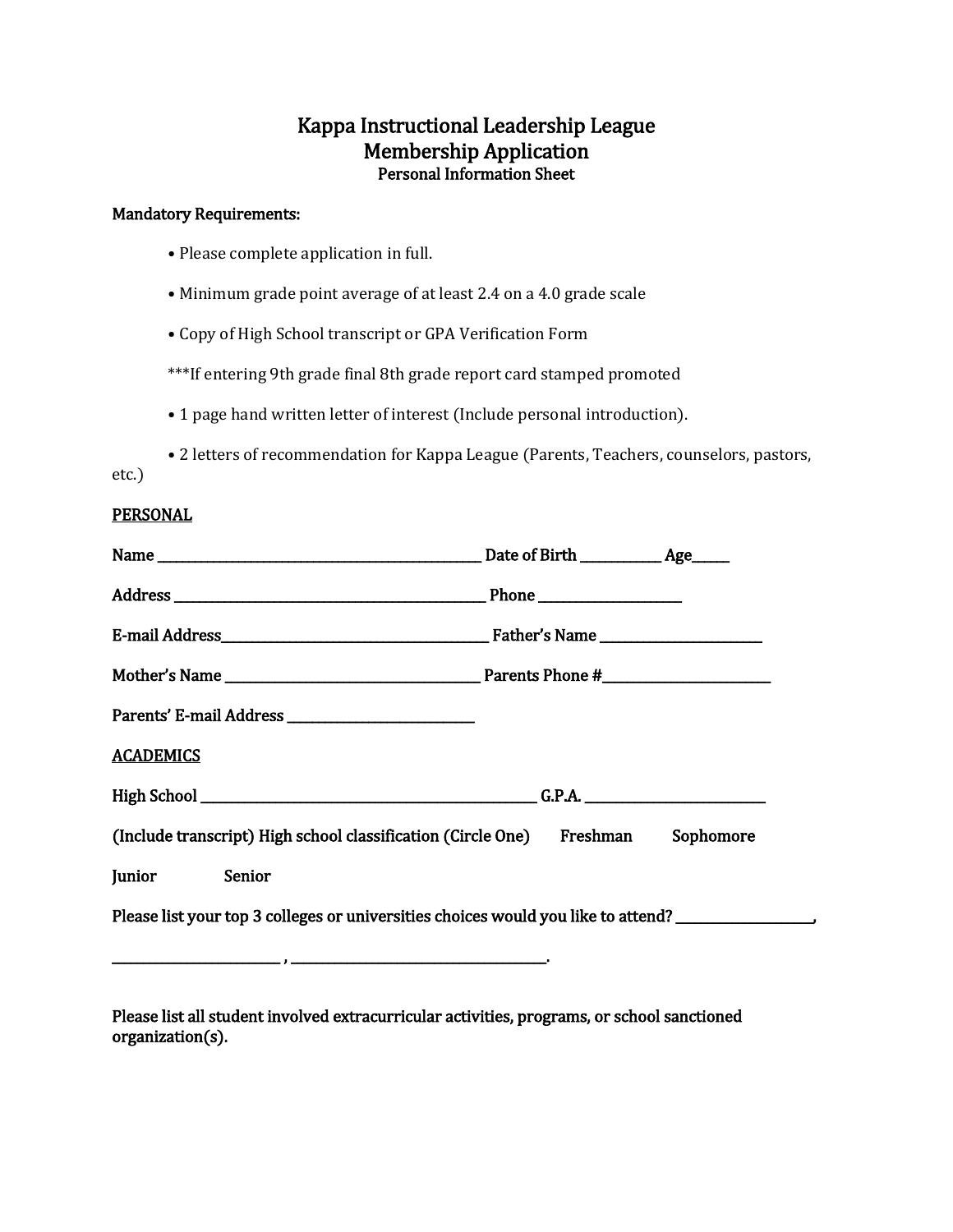#### COMMUNITY INVOLVEMENT:

# HOBBIES & INTERESTS (check those applicable)

| Musically inclined () Sing () Dance () | Artist () | Reading $()$ |  |
|----------------------------------------|-----------|--------------|--|
|                                        |           |              |  |

Sports: Football () Basketball ( ) Baseball ( ) Track ( ) Tennis ( ) Other ( )

ATTENTION PLEASE!!! This is not a teenage social group; this is an organization in which respect is

### given to the advisors, officers, and your fellow Kappa Leaguers. Kappa League is an entity

sponsored by Kappa Alpha Psi Fraternity Inc. however its participants not considered or affiliated

## as members of the fraternity!!

Mail completed package and application fee to: Kappa Alpha Psi Fraternity, Inc. Decatur-Athens Alumni Chapter P.O. Box 6013, Madison, Alabama 35813-0013